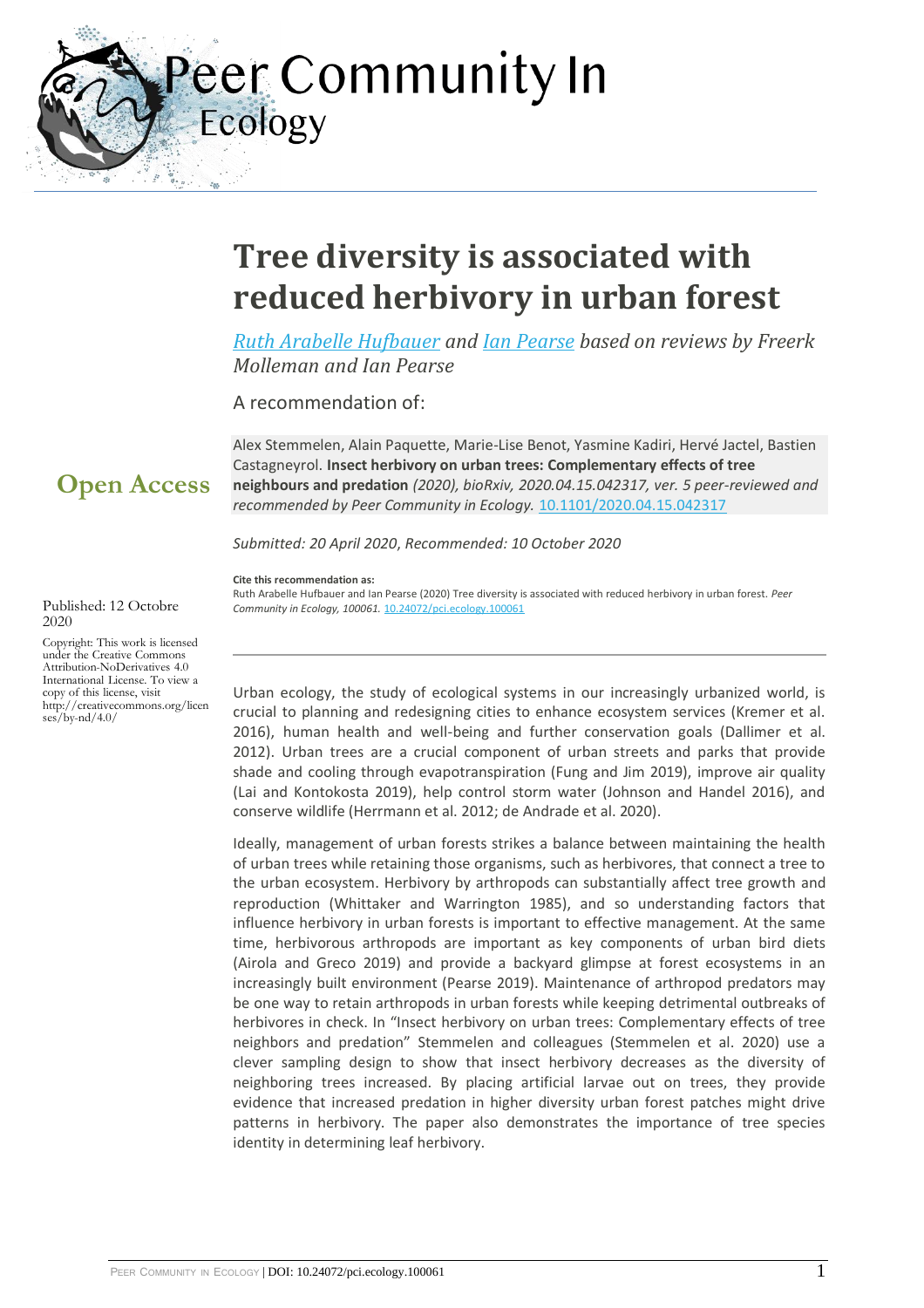

The implications of this research for urban foresters is that deliberately planting diverse urban forests will help manage insect herbivores and should thus improve tree health. Potential knock-on effects could be seen for the ecosystem services provided by urban forests. While it might be tempting to simply plant more of the species that are subject to low current rates of herbivory, other research on the long-term vulnerability of monocultures to attack by specialist pathogens and herbivores (Tooker and Frank 2012) cautions against such an approach. Furthermore, the importance of urban forest insects to birds, including migrating birds, argues for managing urban forests more holistically (Greco and Airola 2018).

Stemmelen et al. (2020) used an observational approach focused on urban forests in Montreal, Canada in their research. Their findings suggest follow-up research focused on a broader cross-section of urban forests across latitudes, as well as experimental research. Experiments could, for example, exclude avian predators with netting (e.g. (Marquis and Whelan 1994)) to evaluate the relative importance of birds to managing urban insects on trees, as well as the flip side of that equation, the important to birds of insects on urban trees.

In summary, Stemmelen and colleague's manuscript illustrates clever sampling and use of observational data to infer broader ecological patterns. It is worth reading to better understand the role of diversity in driving plant-insect community interactions and given the implications of the findings for sustainable long-term management of urban forests.

### **References**

Airola, D. and Greco, S. (2019). Birds and oaks in California's urban forest. Int. Oaks, 30, 109–116. de Andrade, A.C., Medeiros, S. and Chiarello, A.G. (2020). City sloths and marmosets in Atlantic forest fragments with contrasting levels of anthropogenic disturbance. Mammal Res., 65, 481–491. doi: <https://doi.org/10.1007/s13364-020-00492-0>

Dallimer, M., Irvine, K.N., Skinner, A.M.J., Davies, Z.G., Rouquette, J.R., Maltby, L.L., et al. (2012). Biodiversity and the Feel-Good Factor: Understanding Associations between Self-Reported Human Well-being and Species Richness. Bioscience, 62, 47–55. doi: <https://doi.org/10.1525/bio.2012.62.1.9> Fung, C.K.W. and Jim, C.Y. (2019). Microclimatic resilience of subtropical woodlands and urban-forest benefits. Urban For. Urban Green., 42, 100–112. doi: <https://doi.org/10.1016/j.ufug.2019.05.014> Greco, S.E. and Airola, D.A. (2018). The importance of native valley oaks (Quercus lobata) as stopover habitat for migratory songbirds in urban Sacramento, California, USA. Urban For. Urban Green., 29, 303–311. doi: <https://doi.org/10.1016/j.ufug.2018.01.005>

Herrmann, D.L., Pearse, I.S. and Baty, J.H. (2012). Drivers of specialist herbivore diversity across 10 cities. Landsc. Urban Plan., 108, 123–130. doi: <https://doi.org/10.1016/j.landurbplan.2012.08.007> Johnson, L.R. and Handel, S.N. (2016). Restoration treatments in urban park forests drive long-term changes in vegetation trajectories. Ecol. Appl., 26, 940–956. doi: <https://doi.org/10.1890/14-2063> Kremer, P., Hamstead, Z., Haase, D., McPhearson, T., Frantzeskaki, N., Andersson, E., et al. (2016). Key insights for the future of urban ecosystem services research. Ecol. Soc., 21: 29. doi: <http://doi.org/10.5751/ES-08445-210229>

Lai, Y. and Kontokosta, C.E. (2019). The impact of urban street tree species on air quality and respiratory illness: A spatial analysis of large-scale, high-resolution urban data. Heal. Place, 56, 80–87. doi: <https://doi.org/10.1016/j.healthplace.2019.01.016>

Marquis, R.J. and Whelan, C.J. (1994). Insectivorous birds increase growth of white oak through consumption of leaf-chewing insects. Ecology, 75, 2007–2014. doi: <https://doi.org/10.2307/1941605> Pearse, I.S. (2019). Insect herbivores on urban native oak trees. Int. Oaks, 30, 101-108. Stemmelen, A., Paquette, A., Benot, M.-L., Kadiri, Y., Jactel, H. and Castagneyrol, B. (2020) Insect herbivory on urban trees: Complementary effects of tree neighbours and predation. bioRxiv, 2020.04.15.042317, ver. 5 peer-reviewed and recommended by PCI Ecology. doi: <https://doi.org/10.1101/2020.04.15.042317> Tooker, J. F., and Frank, S. D. (2012). Genotypically diverse cultivar mixtures for insect pest management and increased crop yields. J. Appl. Ecol., 49(5), 974-985. doi: <https://doi.org/10.1111/j.1365-2664.2012.02173.x> Whittaker, J.B. and Warrington, S. (1985). An experimental field study of different levels of insect herbivory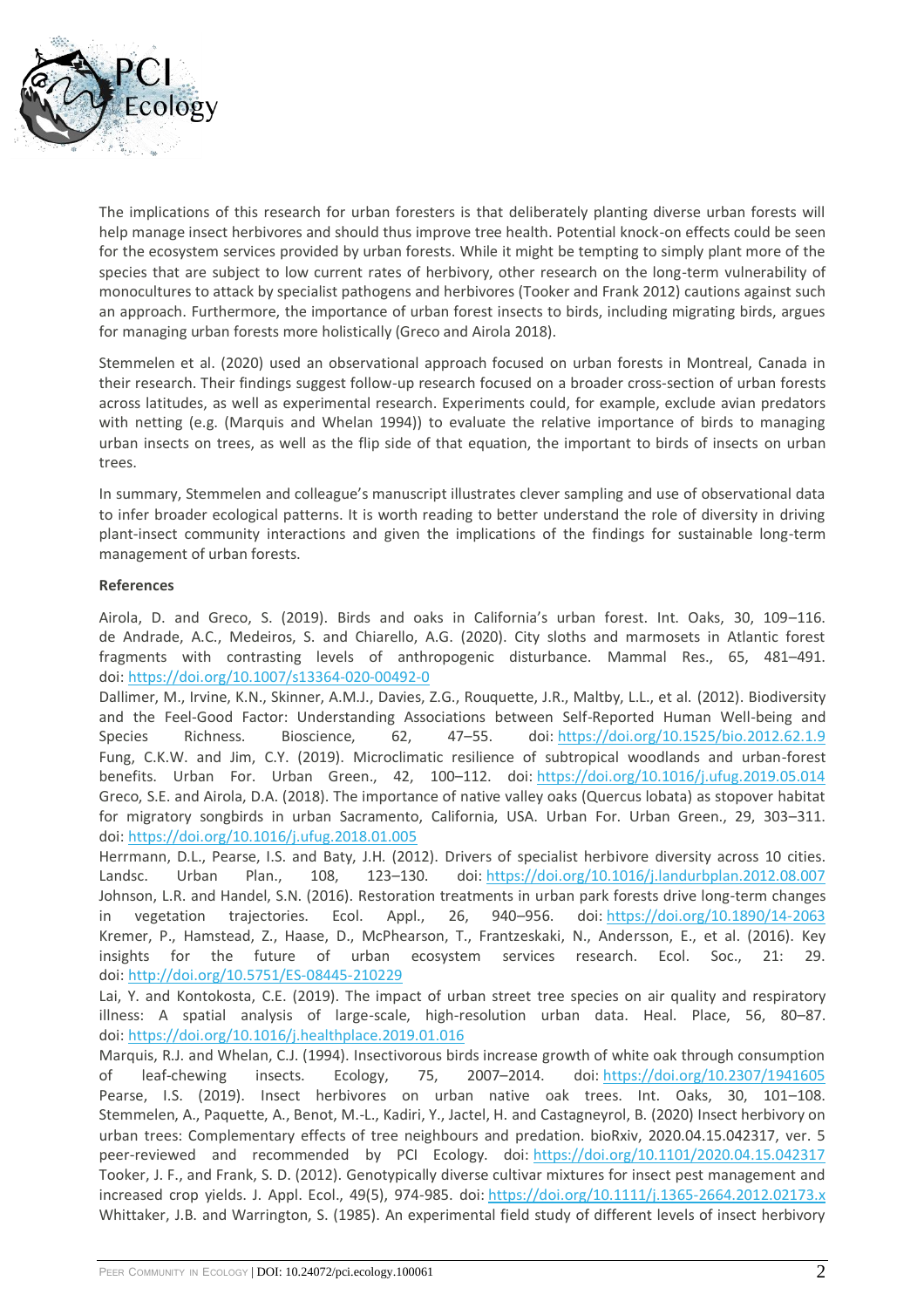

induced By Formica rufa predation on Sycamore (Acer pseudoplatanus) III. Effects on Tree Growth. J. Appl. Ecol., 22, 797. doi: <https://doi.org/10.2307/2403230>

## **Revision round #2**

*2020-09-06* Dear Drs. Castagneyrol and Paquette,

Thank you for carefully addressing the reviewers comments. I find your manuscript much improved. I have read the manuscript in MS word, and took the liberty of making suggested edits using track changes, and commenting using the comment tool.

My suggestions are quite minor and I hope you will find them helpful and will submit a finalized pre-print at your convenience. I would like to write a recommendation focused on how much can be revealed from this kind of work, what it suggests would be a next step, and the implications for urban forest management.

Hmm. I'm getting an error message when I attaching the file. I'm going to remove it from this email going through PCI Ecology, and will send a separate email outside the system with the file attached.

With my best wishes, Ruth

*Preprint DOI:* <https://doi.org/10.1101/2020.04.15.042317>

### *Author's reply:*

Dear PCI Ecology team,

We thank you again for this second round of review of our manuscript "INSECT HERBIVORY ON URBAN TREES: COMPLEMENTARY EFFECTS OF TREE NEIGHBOURS AND PREDATION" and we return to you a revised and improved version.

As the suggestions were quite minor and we fully agreed with them, we didn't write a full response describing each changed we made, but we took into account each requested edits and marked the change in blue in the text.

If there is any problem, let us know! Sincerely yours,

Alex Stemmelen

## **Revision round #1**

*2020-05-27* Dear authors,

The reviewers and I appreciate the work you present. However, to warrant recommendation by PCI Ecology a fairly major revision should be implemented, following the suggestions of the reviewers, including exploring new analyses as suggested by the reviewers, and making sure that the title appropriately describes the results.

As with a traditional journal, a detailed response to reviews would be appreciated upon resubmission. Best wishes,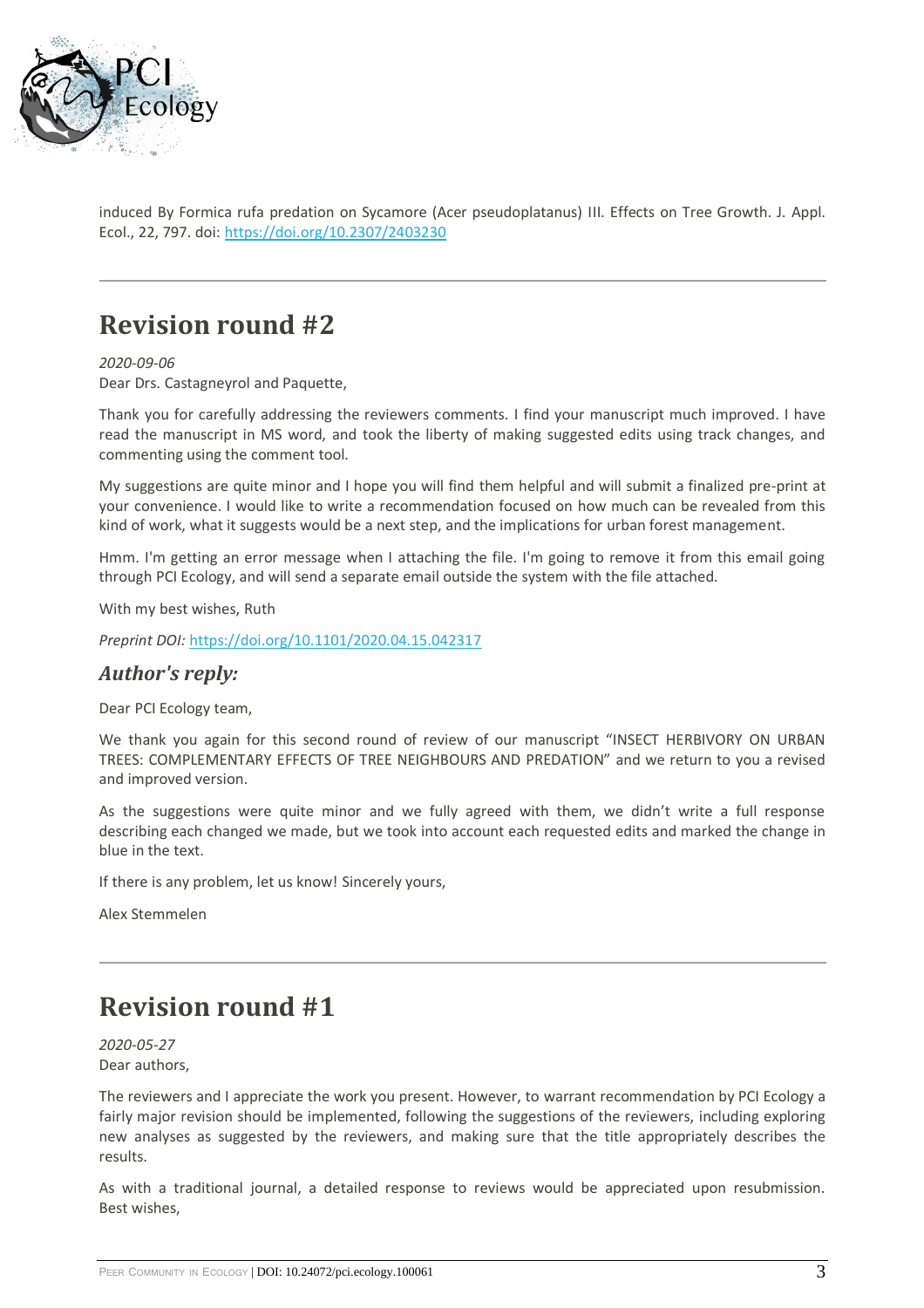

Ruth Hufbauer, Professor

#### **Additional requirements of the managing board**:

As indicated in the 'How does it work?' section and in the code of conduct, please make sure that: -Data are available to readers, either in the text or through an open data repository such as Zenodo (free), Dryad or some other institutional repository. Data must be reusable, thus metadata or accompanying text must the carefully the describe the the data. -Details on quantitative analyses (e.g., data treatment and statistical scripts in R, bioinformatic pipeline scripts, etc.) and details concerning simulations (scripts, codes) are available to readers in the text, as appendices, or through an open data repository, such as Zenodo, Dryad or some other institutional repository. The scripts or codes must be carefully described so that they can be reused. -Details on experimental procedures are available to readers in the text or as appendices. -Authors have no financial conflict of interest relating to the article. The article must contain a "Conflict of interest disclosure" paragraph before the reference section containing this sentence: "The authors of this preprint declare that they have no financial conflict of interest with the content of this article." If appropriate, this disclosure may be completed by a sentence indicating that some of the authors are PCI recommenders: "XXX is one of the PCI XXX recommenders."

*Preprint DOI:* <https://doi.org/10.1101/2020.04.15.042317>

### *Reviewed by [Ian Pearse,](https://ecology.peercommunityin.org/public/viewUserCard?userId=88) 2020-05-08 22:48*

This is an interesting urban ecology paper about rates of herbivory and predation of herbivores on urban trees in parks in Montreal. The study finds that herbivory is associated with some combination of tree diversity (negatively) and density (positively), and that predation rate has roughly the opposite association. The findings of the study are a bit limited by the strong correlation between tree density and diversity. The writing is good, and the results are discussed with a thorough background of urban plant-insect literature. Because the study considers resource concentration, it would be a nice additional analysis to look at the density of conspecifics around a focal tree. Overall, I think this manuscript can be a nice addition to the urban herbivory literature.

L60: Perhaps 'study', as 'experiment' tends to imply manipulations of some sort, which is not the case here. L90: What predatory arthropods attack these models? This would seem like quite a feat (and act of deception), and I am surprised that this happens. Do mammals, rodents, etc, attack the models? 107: whom - > who

L120 This also means that you cannot really interpret results based on one or the other of these factors (because you are explicitly saying that they measure the same thing), which is currently done in the discussion and abstract, which attributes herbivory to tree diversity and attack rates to tree density. With only 5 tree species, it is unclear whether including it as a random effect (RE) makes more sense than a fixed effect. The typical cutoff is more like 15 in order to estimate variance of a RE. It probably makes little difference for the analysis though, as tree species seems to explain little variance anyhow. In the intro, the resource concentration hypothesis is introduced. I think it could make sense to analyze the data with reference to the density of the same tree species within the neighborhood of the focal tree. (i.e. how many sugar maples were near to a focal sugar maple). We do not really know the host breadth of insects causing damage in this study (or the feeding tendency of birds with reference to tree species), but it seems reasonable to think of the same tree species as a 'host' for an individual herbivore. There is some evidence for an effect of density of conspecifics in urban settings, such as with gall wasp diversity (Herrmann et al 2012 Landscape and Urban Planning), although that study was with some really specialized herbivores.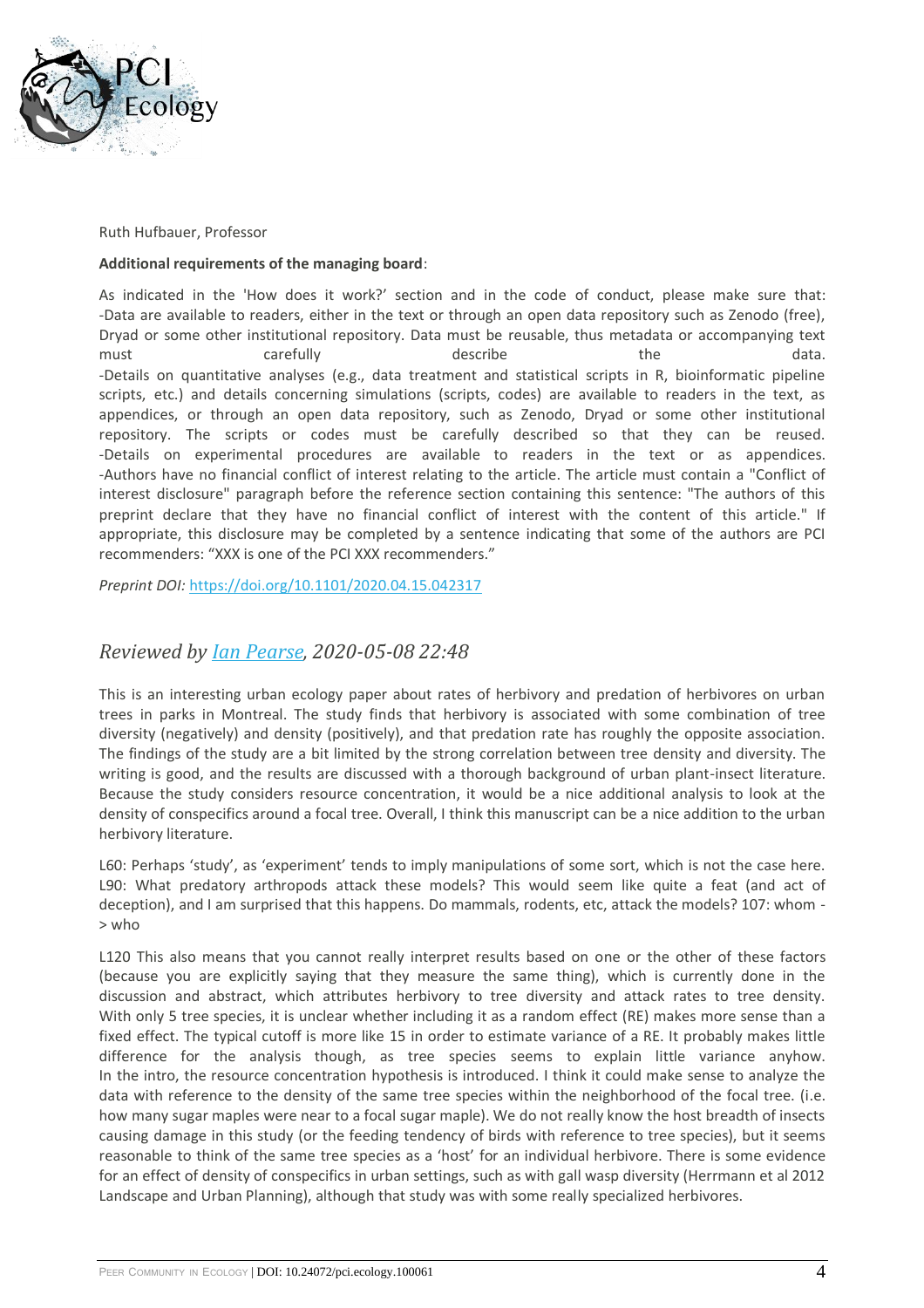

I might recommend presenting the herbivory results before the predation rates results. The predation results are more interesting in general, but I think they become even more interesting when we see that herbivory varies in predictable ways.

L177: The problem is that you say that you show in the methods that you cannot distinguish between these two things.

L187 and elsewhere. don't need Hervé's first name or initial.

What is the evidence for how birds feed on herbivores of differing densities? This would be an alternate explanation to the causal predation -> (-) herbivory link. It could be that herbivore density -> (-) predators if birds are, say territorial and attack a lower percentage of herbivores when those herbivores are abundant. Is there any consensus as to how birds feed based on prey density? It is interesting that there is little effect of tree identity in the study, particularly considering that tree architecture (Nell and Mooney studies) and defenses (Singer and Mooney studies) can modulate attack rates of caterpillars by birds.

### *Reviewed by [Freerk Molleman,](https://ecology.peercommunityin.org/public/viewUserCard?userId=1273) 2020-05-21 15:44*

This is a useful contribution to the field. Especially the inclusion of predation data makes the study interesting. I am more interested in the community ecology than in the urban application. The abstract starts with a long introduction about urban trees, while the introduction starts with the basic science to then go to urban trees, and the discussion doesn't deal with things that are different in urban environment such as pollution and temperature. Why would there be a difference between abstract and introduction (intro approach better for me), and why would natural systems differ from urban one's? This is not explained. May be you can point out that parks and other urban trees are almost all planted so they are like common garden experiments ready for use by biologists. Notably, tree density is often low in parks. Then of course there is also a practical interest, but I doubt such considerations will often be used in urban planning and park design.

The study found that higher tree density was correlated with higher predation rates. This was the most clearcut effect, but did not make it to the title. High tree diversity and higher predation rates both correlated with less leaf damage. Perhaps there is a mechanistic link that higher tree diversity increases predation rate which decreases herbivory. Collinearity may be avoided by using residuals to tease this apart further?

The title suggests that the study is about the neighbouring trees, but in fact it is about diversity in a 20m radius. This is a different matter. The finding may not be conclusive, but it is tantalizing. I suggest a further analysis. Identity of neighbouring trees may be important, especially the % of neighbouring trees that are of same species or of closely related species (congeners). Other studies have looked at neighbourhoods in this way. With this analysis, the title would become true. The authors made a methodological mistake that is not fatal, but does need to be mentioned in the discussion. It is wrong to expose dummies at the same spot for extended periods of time. Birds can quickly learn to avoid dummies this way. If dummies were observed intermittently, a decrease in attack rate over time would probably be evident. It is still possible to compare among trees in this set-up. The seasonal part is more difficult to interpret quantitatively.

Sample sizes are a bit small when only 1-2 trees per species is/are used for one of the parks, but mostly it should be fine.

Denser tree cover also means more concentrated resources (insects) for insectivores. An expectable functional response seem to happen here: higher predation rate when trees are planted more densely. A similar functional response may explain predation rate in spring vs summer. Please look for other dummy studies that use longer time spans. Was there an effect of tree species on predation rate? Species with more leaf damage may get higher predation rates. Please strengthen the discussion on these points.